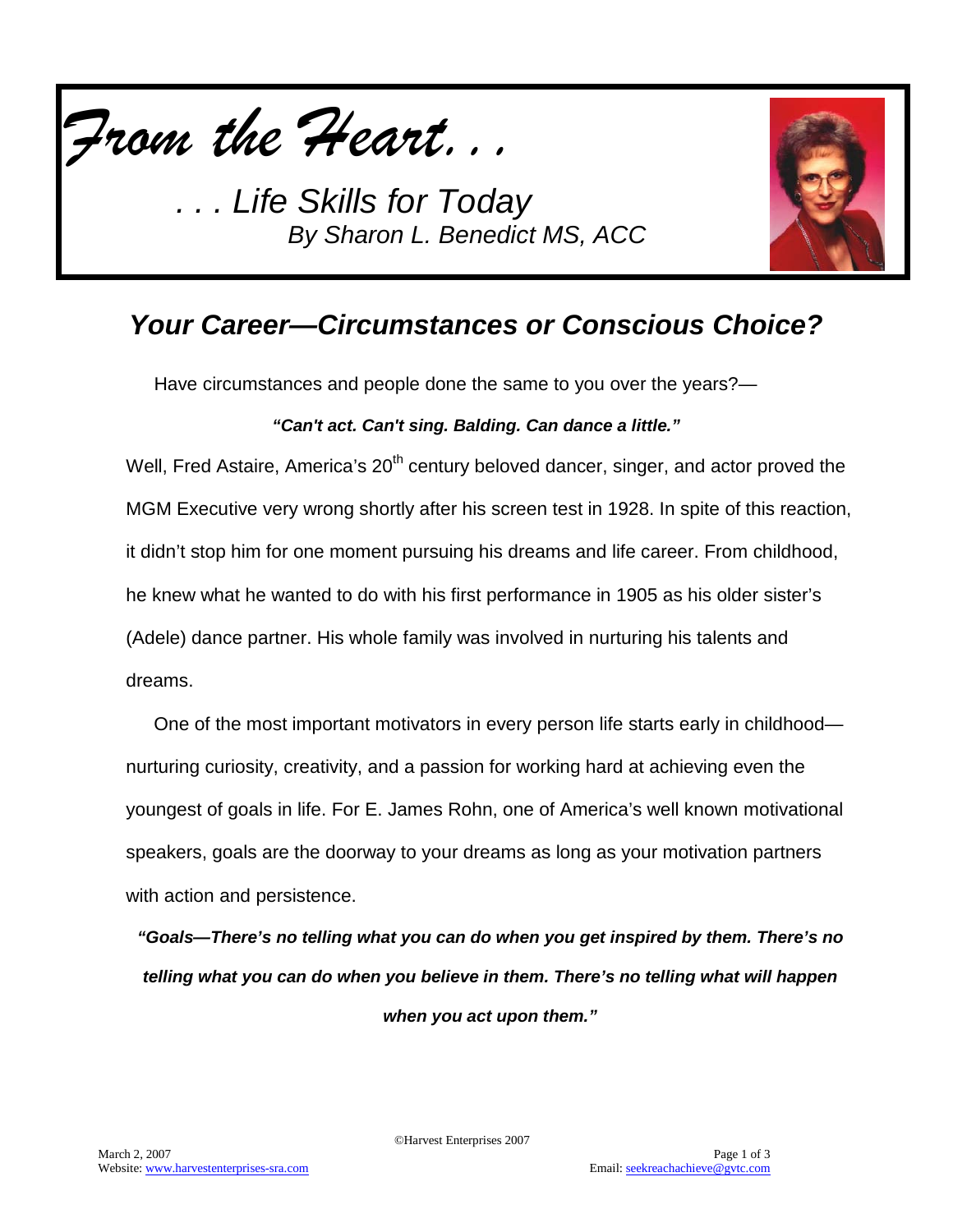Are you letting circumstances and people rob you of your dreams and confidence to reach for them? Do your career dreams seem unreachable right now? No matter if you are fifteen or fifty, here are the first questions you will definitely need to answer to get on the road realizing your life and career goals (modified from *How to Retire Happy, Wild & Free* by Ernie Zelinski):

- 1. What is most important to me in my life?
- 2. What makes me happy? What would make me a much happier person?
- 3. What talent or skills do I know I have?
- 4. What makes me feel most creative?
- 5. What field of endeavor challenges me in new and exciting ways?
- 6. What special talent have I neglected? What would I like to do that I have always wanted to do, but never got around to doing?
- 7. How would I like to make the world a better place in my own way?
- 8. What sort of legacy would I like to leave?

Once you genuinely answer these questions, you will then begin to live the life and career you were always meant to live. One final proviso—get to know your personality behavioral style. As a DISC Personality Facilitator for individuals and staff development workshops, I have found that participants more clearly and enjoyably discover how they are put together as well as how they relate to other people at home and workplace. Relationships are always at the core of any career journey. None of us ever reach our dreams without the help of others—those who believe in us and can reach their own dreams along the way too.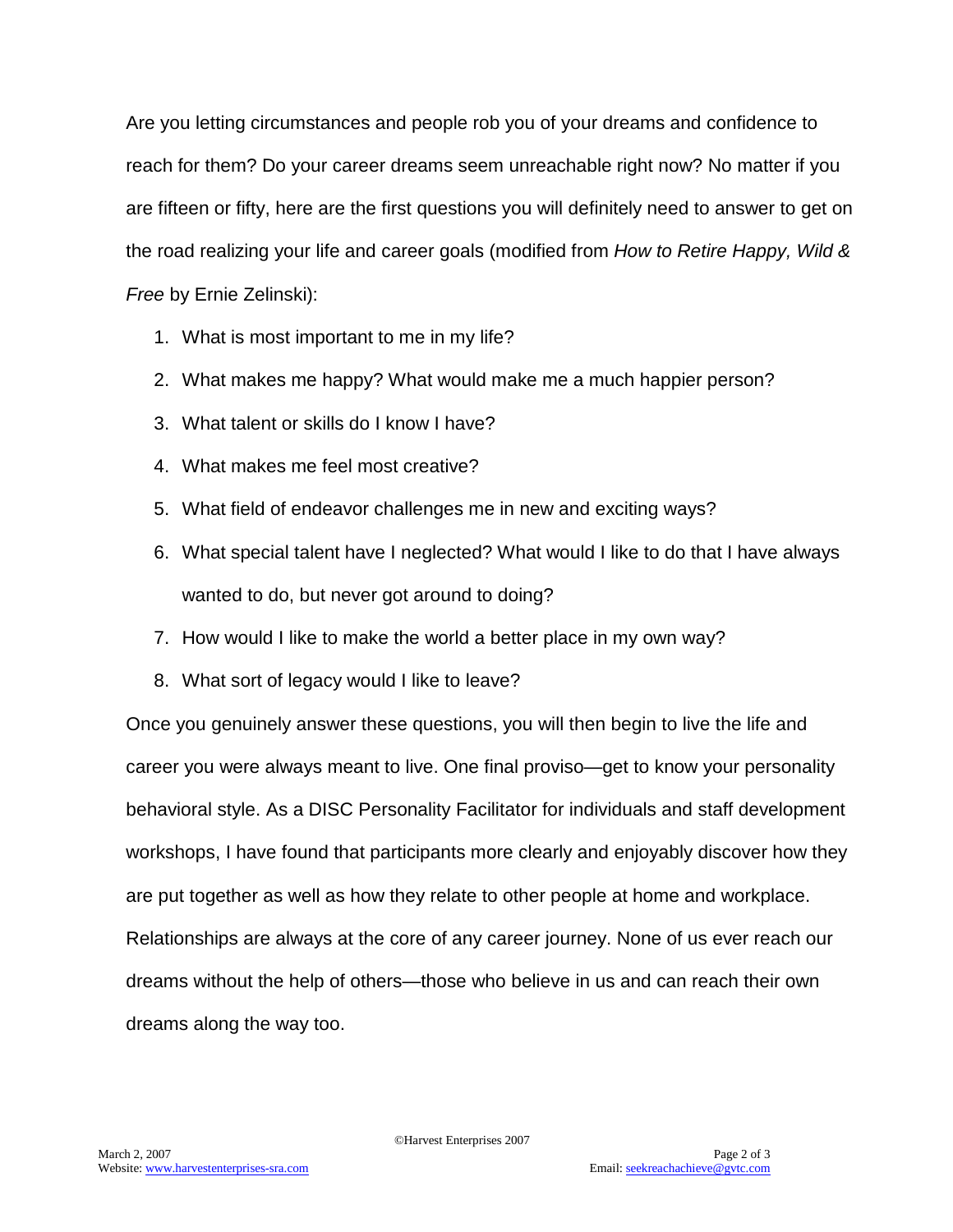You may know what is most important to you, what makes you happy, and how you would like to make the world a better place. Yet, going about seeking, reaching, achieving, and sustaining them directly depends on the way your personality style impacts your attitude, skills, communication, and behavior. So, begin to understand yourself and others before you leap into that new world out there. Make a conscious choice with each step, particularly as circumstances seem to stall the journey. The little and big bumps in the road will be much less painful all around.

Next week's article will help you better understand the DISC personality style and its significant impact on your life and relationships at home and particularly the workplace.

*--*

*Sharon L. Benedict, MS, ACC, is a certified life wellness coach-consultant, specializing in life skills, wellness, and creative arts development for individuals, businesses and organizations. She welcomes your questions and comments and can be contacted at [seekreachachieve@gvtc.com.](mailto:seekreachachieve@gvtc.com)*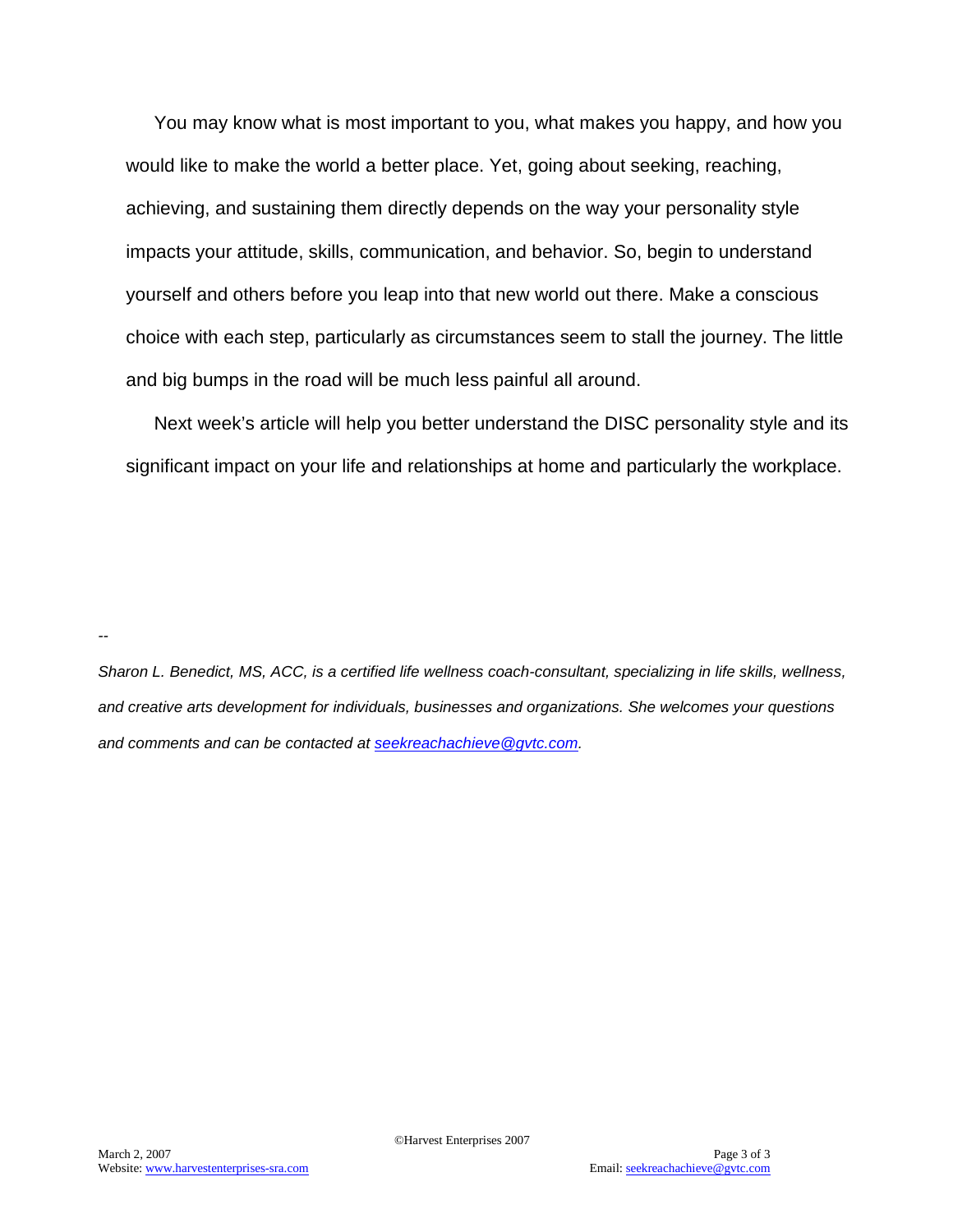



## *Personality Style Matters in Your Career & Life Part 1*

You just entered the elevator you take every morning to your office on the 4<sup>th</sup> floor. You quickly set yourself inside right in front of the elevator buttons; you push "4"; then press the *close door* button to insure you get to your office as soon as possible. Why? Because you have important things to do, appointments to set, jobs to delegate today.

Or, you may be the one who can't wait to get in that 8x8 elevator because you will have a captive audience; and there is surely enough room for one or two more rushing to get inside. You may even ask their name and where's they are going.

Or, you may be that person who is always willing to patiently wait for the elevator. Upon entering the elevator, you are more than willing to squeeze yourself in with others because you are going up together. You won't say too much. And if the elevator isn't working, you will calmly take the stairs but first hold the door for another as you take the stairs together.

Or, you may be the one that places yourself at the back of the elevator just in front of the sign that says, "Maximum weight 2500 lbs." You will also be analyzing everyone's weight to insure that the maximum weight is not exceeded.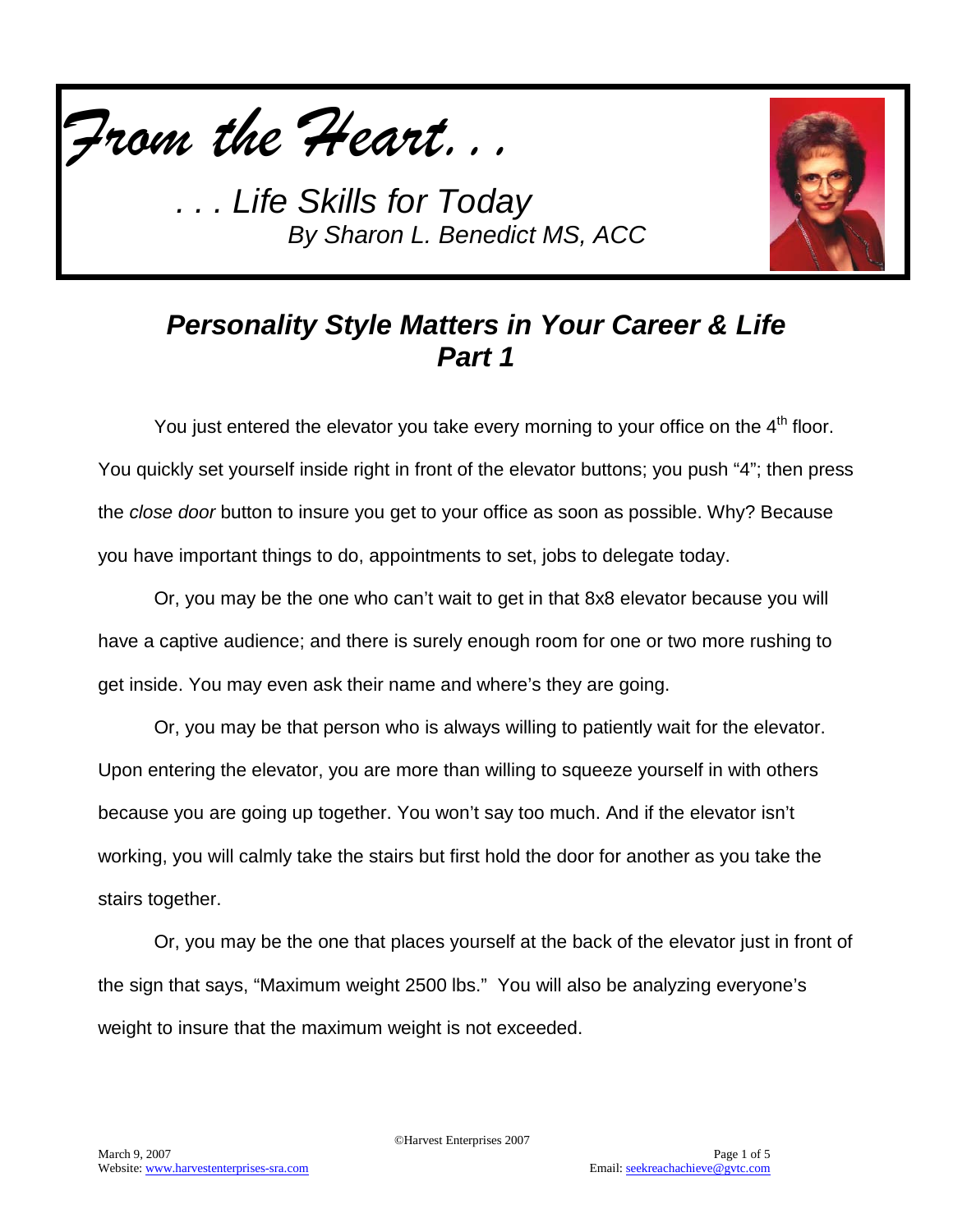Dr. Sanford Kulkin, Founder and President of the Institute for Motivational Living, offers this hypothetical scenario to give you a glimpse of four basic personality styles that date back to 400 BC and Hippocrates. From observing his patients, Hippocrates discerned certain similarities and differences in human behavior. He then organized them into four different behaviors. These four so-called "temperaments" were named "Melancholic, Sanguine, Choleric, and Phlegmatic." These temperaments correlated with various body fluids believed at the time to influence personality. From 1921 to the present, these four original behavioral or temperament styles have been renamed by more than thirty different personality/temperament profile systems—from using the seasons, colors, animals, and more.

One contemporary system is the DISC system—making it easy to understand and remember. The DISC Personality System has been one of the most widely utilized profiles throughout the years for personal and professional development around the globe. The DISC system is based on the four personality/temperaments of Hippocrates and upon the work of Dr. William Marston, one of the foremost psychologists of the twentieth century. Dr. Marston extensively studied the characteristics, patterns and responses of thousands of individuals. From this research, Marston wrote "The Emotions of Normal People." He then developed an assessment to measure these four important behavioral factors. Kulkin and others have built on Marston's work throughout the 20th century.

Martson's acronym, DISC, represent these four personality/behavioral styles— **Dominance, Influence, Steadiness, Compliance**. Just based on these words themselves right now, how do you see yourself? What word would you choose for each of the people entering the elevator?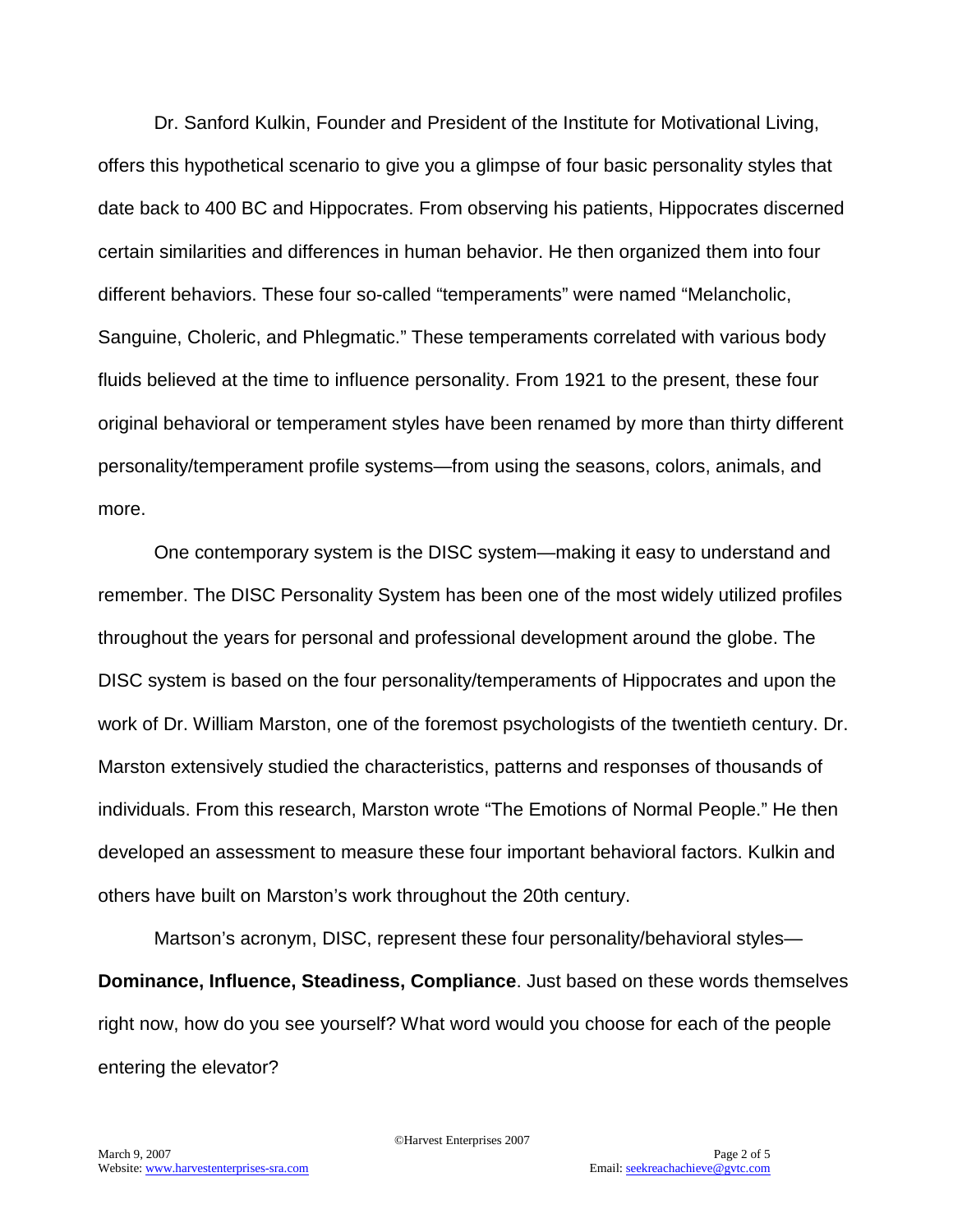Do you know you are not just one personality style, but a combination depending on your values, genetic, and childhood through adult life role models & experiences? One style may be primary and another secondary. In addition, your style will be altered somewhat by your focus or setting—personal or professional, workplace, home, school, social. Your style can be altered by your public self or mask, your instinctive self under pressure, or your own perception/self-identity. When asked to complete a DISC style profile, you will first decide the focus/setting and choose the phrase that *most* and *least* expresses how you see yourself in your chosen setting.

No response or style is right or wrong, good or bad. It is simply your internal assessment of your own strengths and weaknesses in your personality style. These profile systems are in the context of normal behavior and are not a clinical tool for diagnosis. The DISC profile simply helps you more clearly see and enhance your character strengths and assists you in managing and improving areas of weakness. We all have them, so join us all!

As Kulkin emphasizes, *"People are different; but they are predictably different."* Personality style influences how you process information; how you communicate; whether you are more active or passive in your behavior; whether you are product/project oriented or process oriented; and what types of motivators you have for every day decisions and actions. Can you see how incredibly important it is at home and on the job to know your personality style?

As a professional life coach, I have seen clients experience a greater measure of focus, purpose, and success in life from completing a DISC personality profile. Here are some possible benefits for you as well:

• Discover personal motivators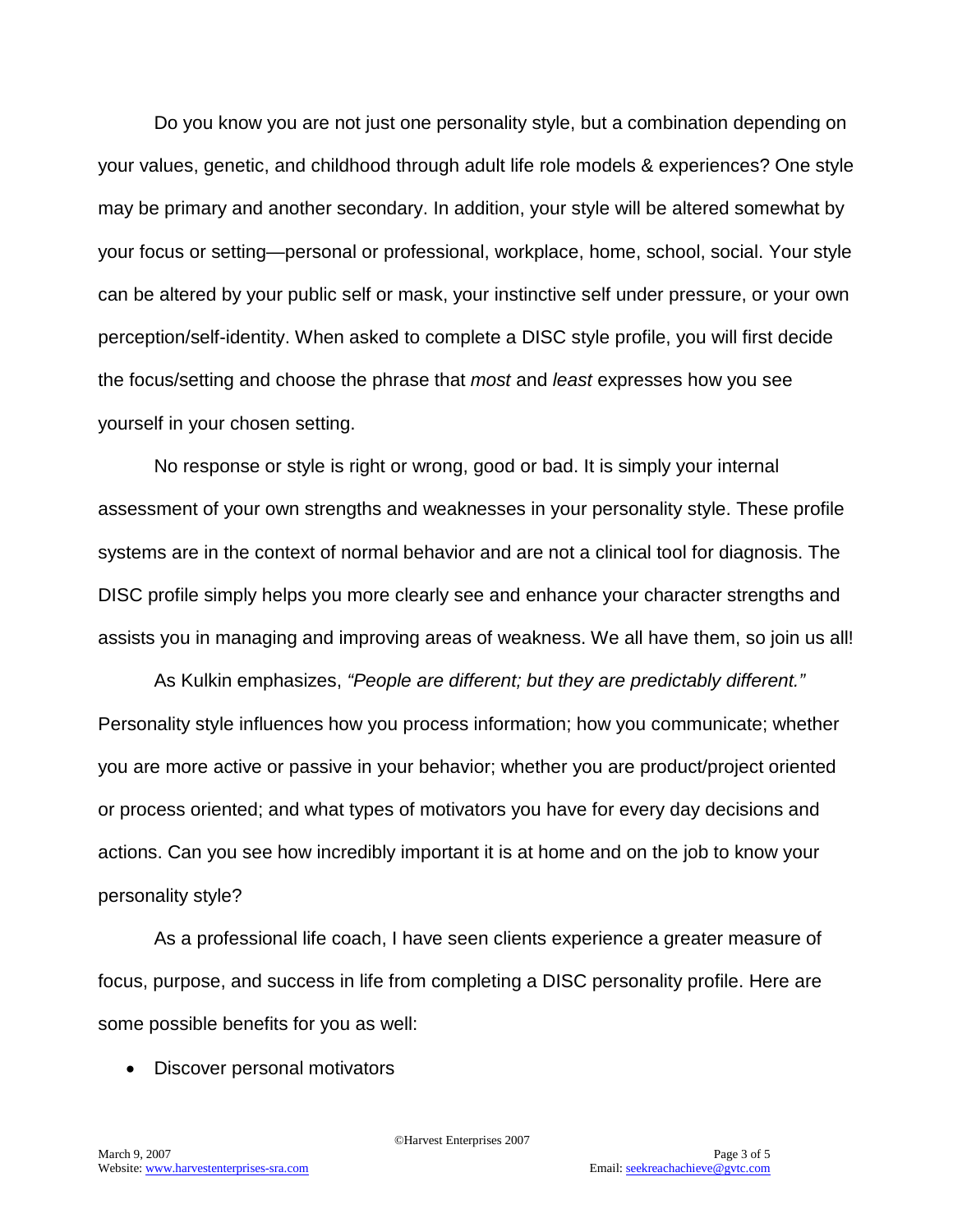- Better understand how to motivate others
- Compare yourself to historical figures and leaders
- Learn to maximize your personal strengths
- Build self-esteem
- Identify qualities and gifts
- Identify stressors
- Manage responsibilities more effectively
- Reduce conflict and stress
- Improve job satisfaction & performance
- Find career options to best fit your personality style
- Appreciate the differences in others
- Become a better communicator/Improve relationships with family, friends, coworkers

If you decide to take a DISC personality profile, I encourage you to ask your family members to do the same. Then have a round table conversation about your results. Yet, don't use this discovery as a whip to tell people off. Believe me, it won't help.

Remember, this is all about you, and how you relate to others. With the right attitude, go ahead and ask your employer to sponsor a staff development workshop on DISC personality. Yet, seek a trained facilitator to make sure it all goes smoothly and have fun with it. I am confident you will discover more about yourself and others people no other way!

The next article will offer you a more detail glimpse into the DISC personality system with your relationships at home and on the job. Do you know your relational strengths and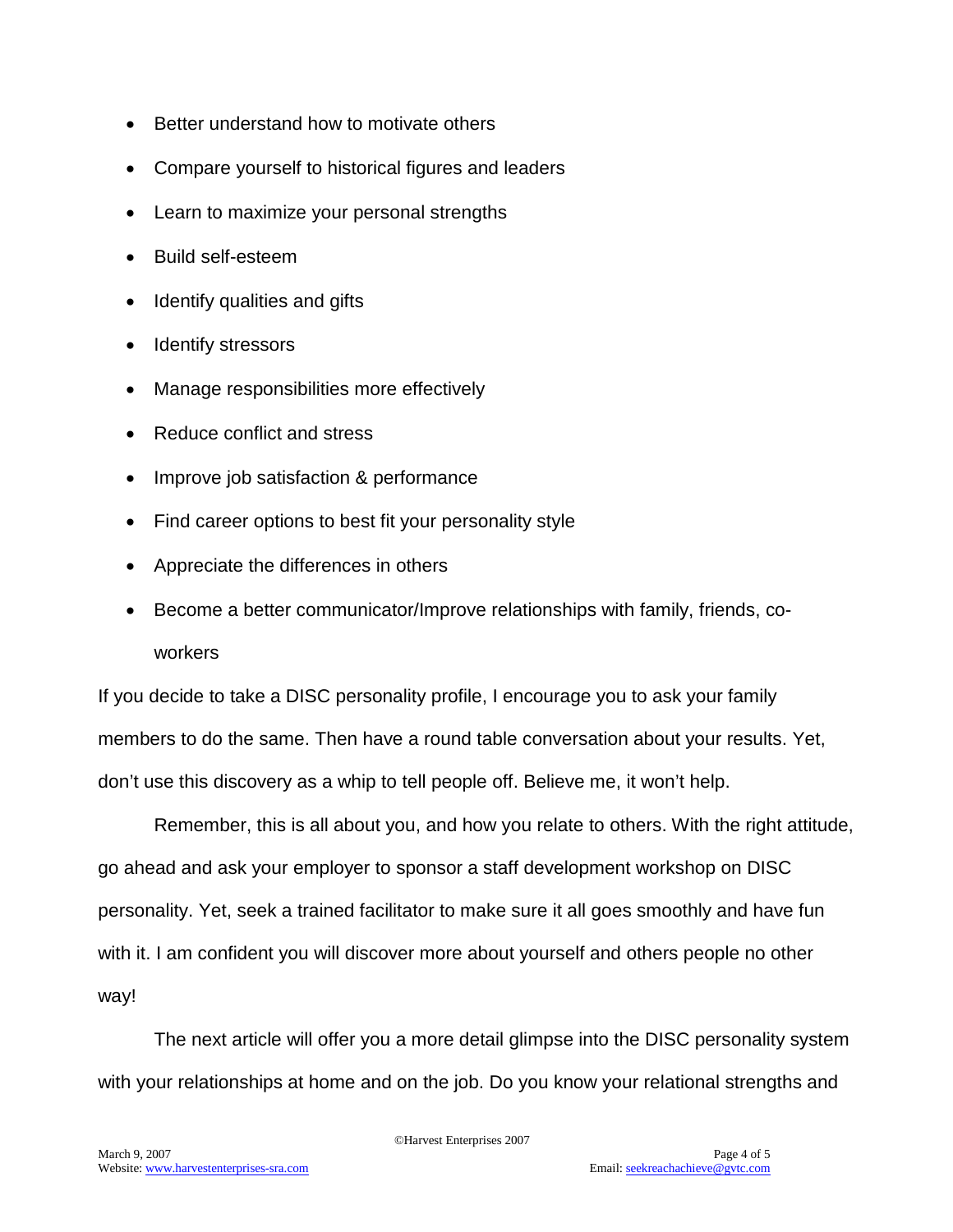limitations? What are your occupational characteristics and limitations? What areas of personal growth are reflected in your personality style that need improvement? Begin to find out next week.

*--*

*Sharon L. Benedict, MS, ACC, is a certified life wellness coach-consultant, specializing in life skills, wellness, and creative arts development for individuals, businesses and organizations. She welcomes your questions and comments and can be contacted at [seekreachachieve@gvtc.com.](mailto:seekreachachieve@gvtc.com)*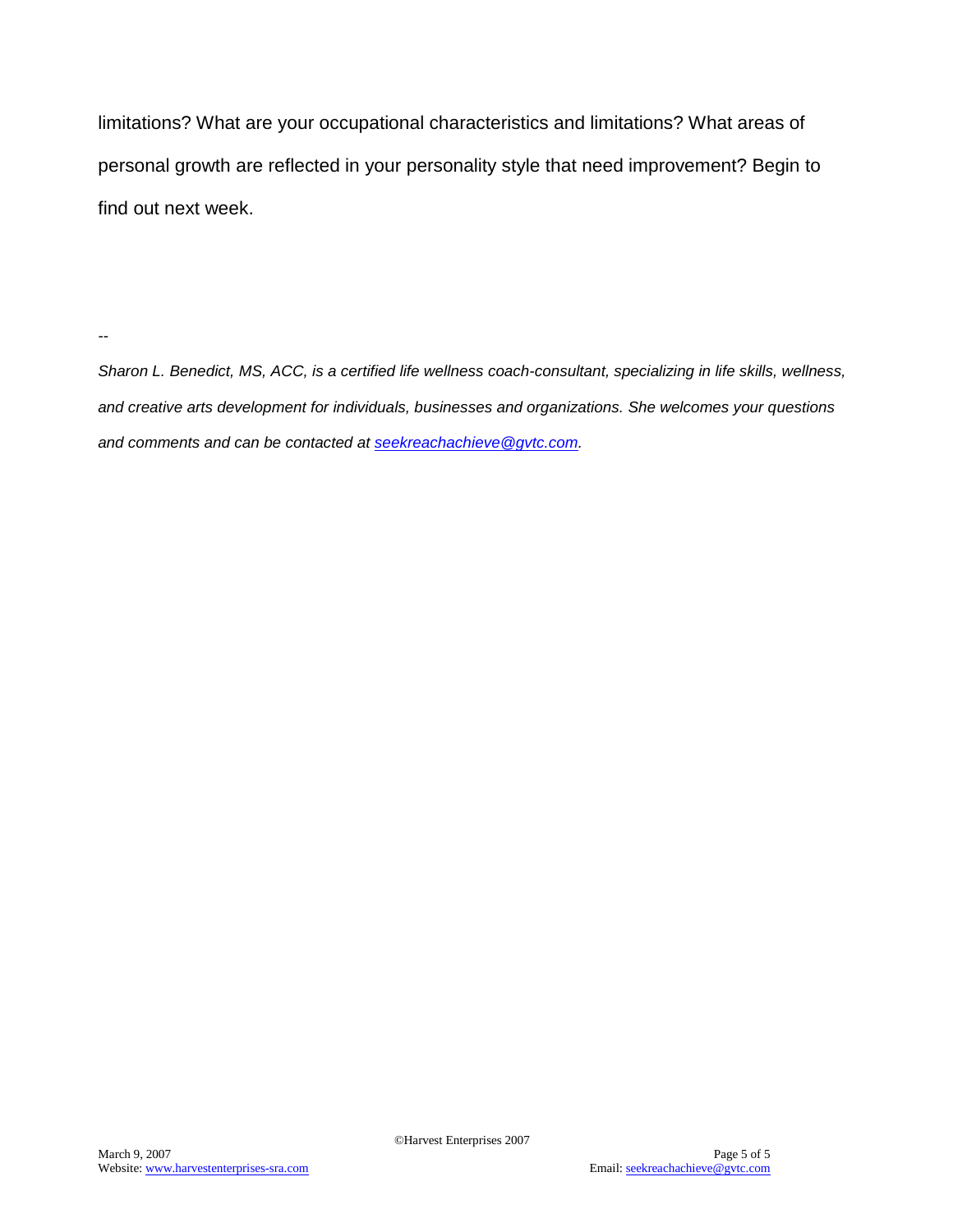



## *Personality Style Matters in Your Career & Life Part 2*

Your boss has come into your office for the third time today asking whether you have finished the report he wants yesterday. He looks over your shoulder to see what you are working on and checks your desk for the data he needs. By then, you are ready to tell him off. You often repeat to yourself, "Why doesn't he just leave me alone so I can get the report done!" His interruptions are an unwanted daily routine. Wonder which personality style he may be—or for that matter, yours? Which ever style you both may have, your working relationship isn't going very well. Your morale and productivity is slowly going down the tubes. You once liked your job, but it's a different story now.

Do you have the same frustration at home with your spouse; or are you constantly checking in your teen's room to see if he has cleaned it up yet as instructed? Does he say, "Hey, Mom, I'll get to it soon if you will just leave me alone!" Before any of you say or do anything you will later regret, let's see how your personality style, relational and occupational characteristics play into building better relationships at work and home.

With part one article, you were given an overview of the DISC Personality Style system of assessing personality characteristics is based upon the origins of Hippocrates dating around 400 BC, and the innovative work of Dr. William Marston, one of the foremost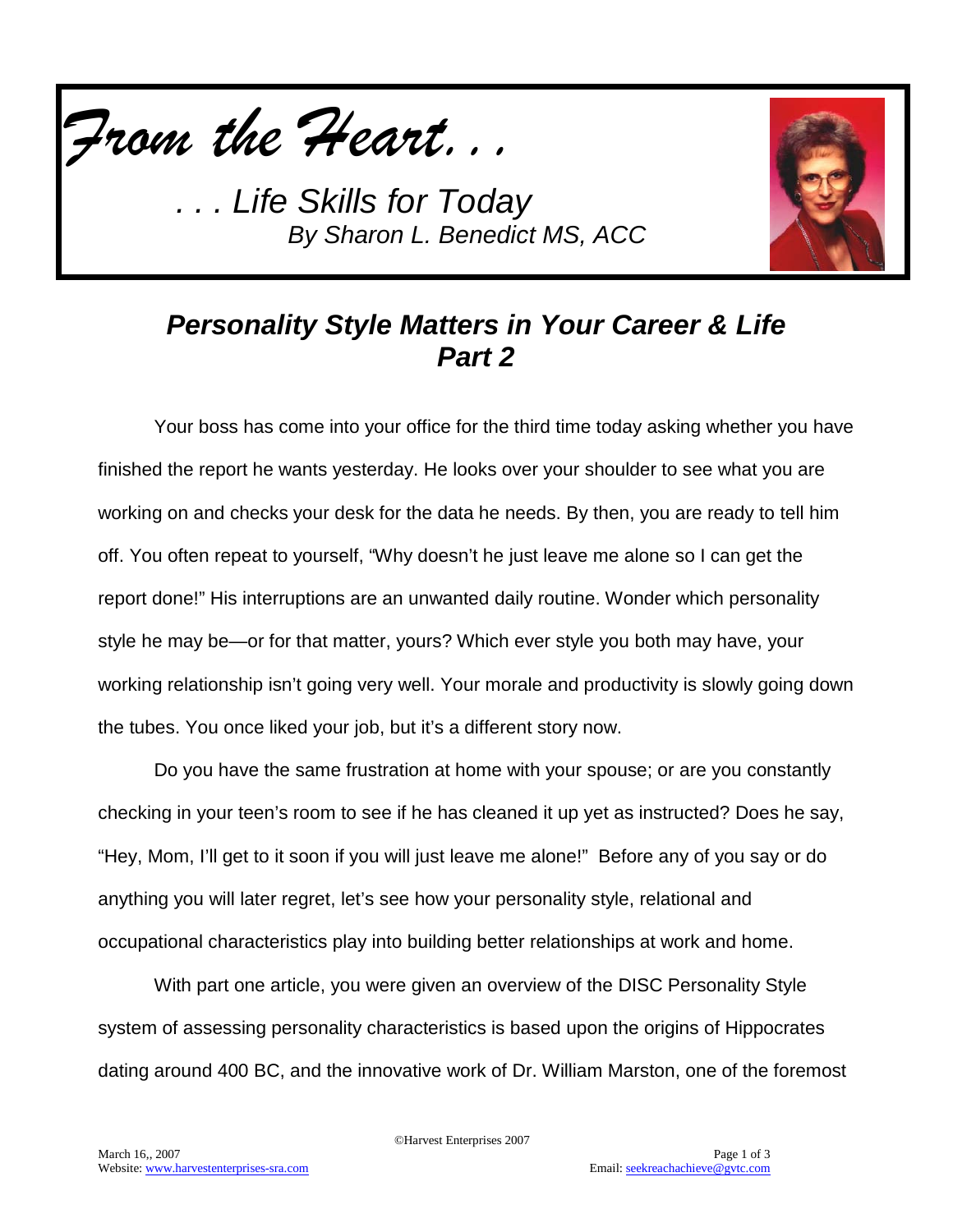psychologists of the twentieth century. During the 1920s, Dr. Marston extensively studied the characteristics, patterns and responses of thousands of individuals. As a result Marston wrote "The Emotions of Normal People" and developed an assessment to measure four important behavioral factors. The factors he selected were **Dominance, Influence, Steadiness and Compliance**, from which DISC takes its name. Throughout the years, scores of individuals have built upon the works of Dr. Marston. Of these, one of the foremost is Dr. Sanford Kulkin, Founder and President of the Institute for Motivational Living (IML).

DISC is a universal language of behavior that has been validated in over 25 countries since Marston introduced the model in 1928. DISC provides a neutral language to allow the discussion of individual behavioral differences; it is not a "label" that is placed on individuals. DISC identifies how four behavioral factors interact and emphasizes the strengths and uniqueness of each individual. Let's now have a more detail glimpse into what makes up your DISC personality style with your relationships at home and on the job.

Below is a chart offered by IML that offers an overview of the DISC personality styles. Do you know your relational strengths and limitations? What are your occupational characteristics and limitations? As you glimpse at each style, think about how you may see yourself in any particular combination. Yet, again, I encourage you NOT to leap too far until you actually complete a DISC profile and seek a trained facilitator to review the results with you. Prior to the next article, think about what areas of personal growth are reflected in your personality style needing improvement. The next article will review personal growth tips for each personality style.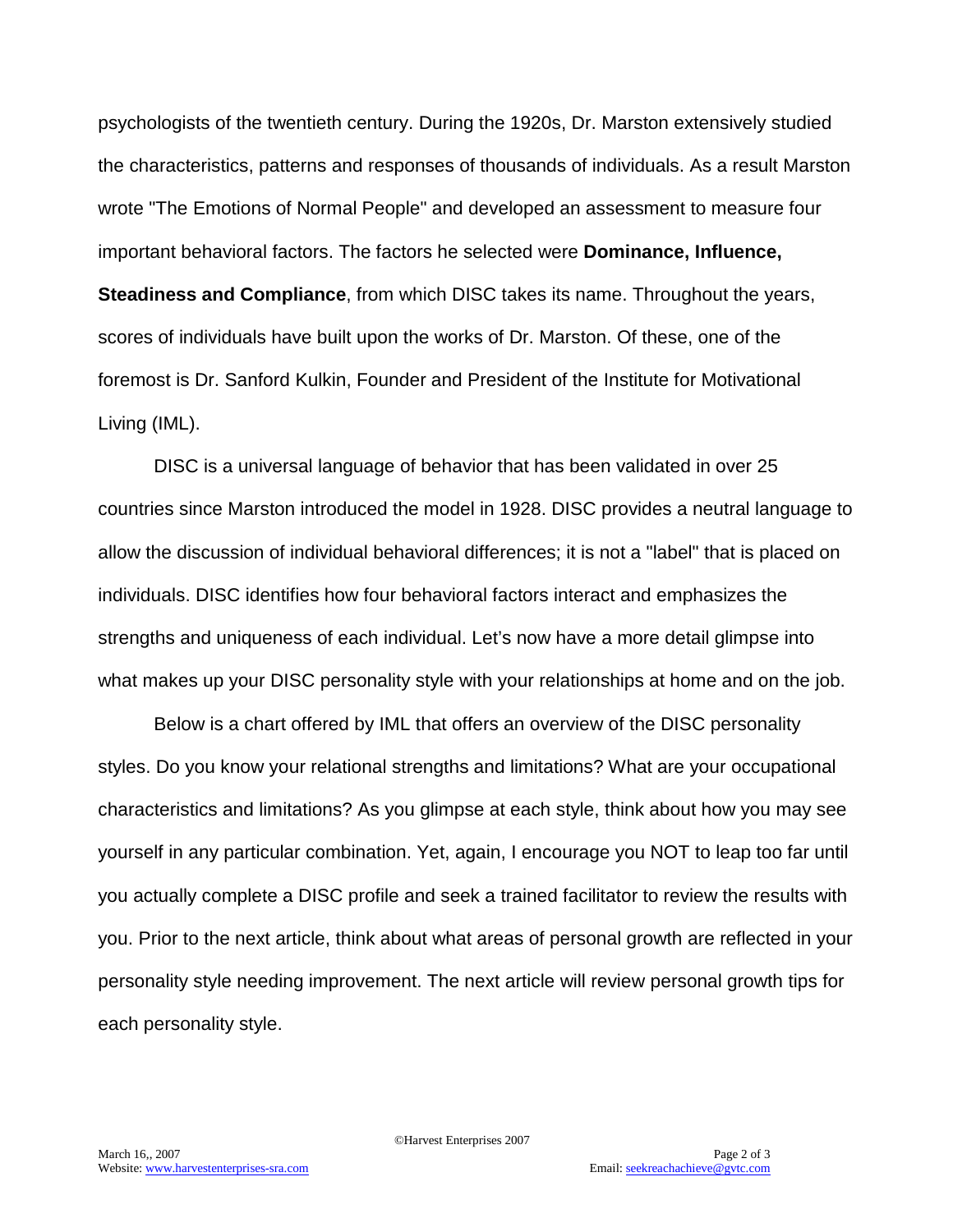| <b>DISC PERSONALITY STYLES-OVERVIEW</b>                          |                                                                                                                                                                                                                                                            |                                                                                                                                                                                                                                                                                                                                     |                    |
|------------------------------------------------------------------|------------------------------------------------------------------------------------------------------------------------------------------------------------------------------------------------------------------------------------------------------------|-------------------------------------------------------------------------------------------------------------------------------------------------------------------------------------------------------------------------------------------------------------------------------------------------------------------------------------|--------------------|
| <b>ACTIVE STYLES</b>                                             |                                                                                                                                                                                                                                                            |                                                                                                                                                                                                                                                                                                                                     |                    |
| ທ<br>Щ<br><b>ITALS</b><br>ORIENTED<br>$\frac{1}{2}$<br><b>AT</b> | <b>Dominant (Driver)</b>                                                                                                                                                                                                                                   | <b>Influencing (Inspiring)</b>                                                                                                                                                                                                                                                                                                      |                    |
|                                                                  | <b>General Characteristics-Direct,</b><br>Decisive, High Ego Strength, Problem<br>Solver, Risk Taker; Self-Starter                                                                                                                                         | <b>General Characteristics-Enthusiastic,</b><br>Trusting, Optimistic, Persuasive,<br>Talkative, Impulsive, Emotional                                                                                                                                                                                                                | <b>PEOPLE</b>      |
|                                                                  | Value to the Team-Bottom-line<br>organizer, Places high value on time,<br>Challenges the status quo, Innovative<br>Possible Weaknesses-Oversteps<br>authority, Argumentative attitude,<br>Dislikes routine, Attempts too much at<br>once                   | Value to the Team-Creative problem<br>solver, Great encourager, Motivates<br>others to achieve, Positive sense of<br>humor, Negotiates conflicts, Peacemaker<br>Possible Weaknesses-More concerned<br>with popularity than tangible results,<br>Inattentive to detail, Overuses gestures<br>and facial expressions, Tends to listen |                    |
|                                                                  | Greatest Fear-Being taken advantage of                                                                                                                                                                                                                     | only when it is convenient<br><b>Greatest Fear-Rejection</b>                                                                                                                                                                                                                                                                        |                    |
|                                                                  | <b>Compliant (Correct)</b>                                                                                                                                                                                                                                 | <b>Stable (Steady)</b>                                                                                                                                                                                                                                                                                                              |                    |
|                                                                  | <b>General Characteristics-Accurate,</b><br>Analytical, Conscientious, Careful,<br>Fact-Finder, Precise, High Standards,                                                                                                                                   | <b>General Characteristics-Good listener,</b><br>Team player, Possessive, Steady,<br>Predictable, Understanding, Friendly                                                                                                                                                                                                           | ORIENTED           |
|                                                                  | Systematic<br>Value to the Team-Perspective, The<br>anchor of reality, Conscientious and<br>even tempered, Thorough in all<br>activities, Defines situations, gathers,<br>criticizes and tests information                                                 | Value to the Team-Reliable and<br>dependable, Loyal team worker,<br>Compliant toward authority, Good<br>listener, Patient and empathetic, Good at<br>reconciling conflicts<br>Possible Weaknesses-Resists change,                                                                                                                   | <b>STYLE</b><br>ັທ |
|                                                                  | Possible Weaknesses-Needs clear-cut<br>boundaries for actions/relationships,<br>Bound by procedures and methods,<br>Gets bogged down in details, Prefers<br>not to verbalize feelings, Will give in<br>rather than argue<br><b>Greatest Fear-Criticism</b> | Takes a long time to adjust to change,<br>Holds a grudge, sensitive to criticism,<br>Difficulty establishing priorities<br><b>Greatest Fear-Loss of security</b>                                                                                                                                                                    |                    |
| <b>PASSIVE STYLES</b>                                            |                                                                                                                                                                                                                                                            |                                                                                                                                                                                                                                                                                                                                     |                    |

**Source: Institute for Motivational Living, DISC Insights,** *Introduction to Behavioral Analysis.*  **[www.discinsights.com](http://www.discinsights.com/)**

*Sharon L. Benedict, MS, ACC, is a certified life wellness coach-consultant, specializing in life skills, wellness, and creative arts development for individuals, businesses and organizations. She welcomes your questions and comments and can be contacted at [seekreachachieve@gvtc.com.](mailto:seekreachachieve@gvtc.com)*

*--*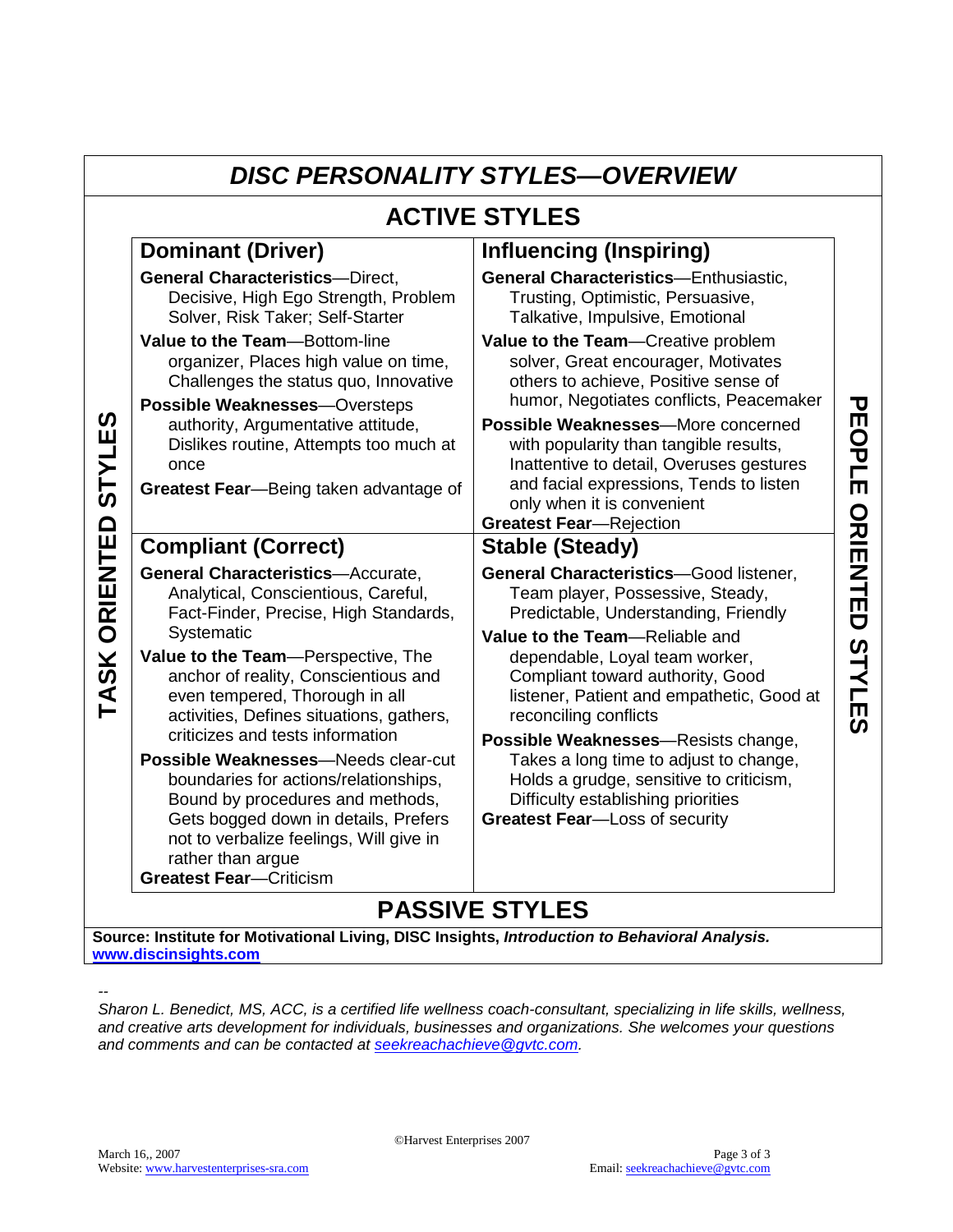



# *Personality & Personal Growth—A Winning Combination*

Personality characteristics, as covered in last week's article, involve active as well as passive styles. According to DISC Insights (ref: I*ntroduction to Behavioral Analysis.* [www.discinsights.com\)](http://www.discinsights.com/) they may also be more task oriented or people oriented. Utilizing the DISC Personality model, **D=Dominant (Driver), I=Influencing (Inspiring), S=Stable (Steady), C=Compliant (Correct)** personal growth challenges are quite often connected to which style or primary/secondary combination you may express in most relationships.

Successful relationships and effective team work require each person to modify, to some degree, their behavioral style. Openness, safety, and adaptability significantly reduce conflict and stress and enhance communication on many levels. Let's look at some areas of personal growth in your personality style that may need improvement.

The general characteristics of a **Dominant** personality are *Direct, Decisive, High Ego Strength, Problem Solver, Risk Taker, Self-Starter*. Their value to a relationship or team is they are a *bottom-line organizer; places high value on time; challenges the status quo; and is often innovative*. Possible weaknesses are they o*verstep authority, have an argumentative attitude, dislike routine, and attempt too much at once*. *Their greatest fear is being taken advantage of.*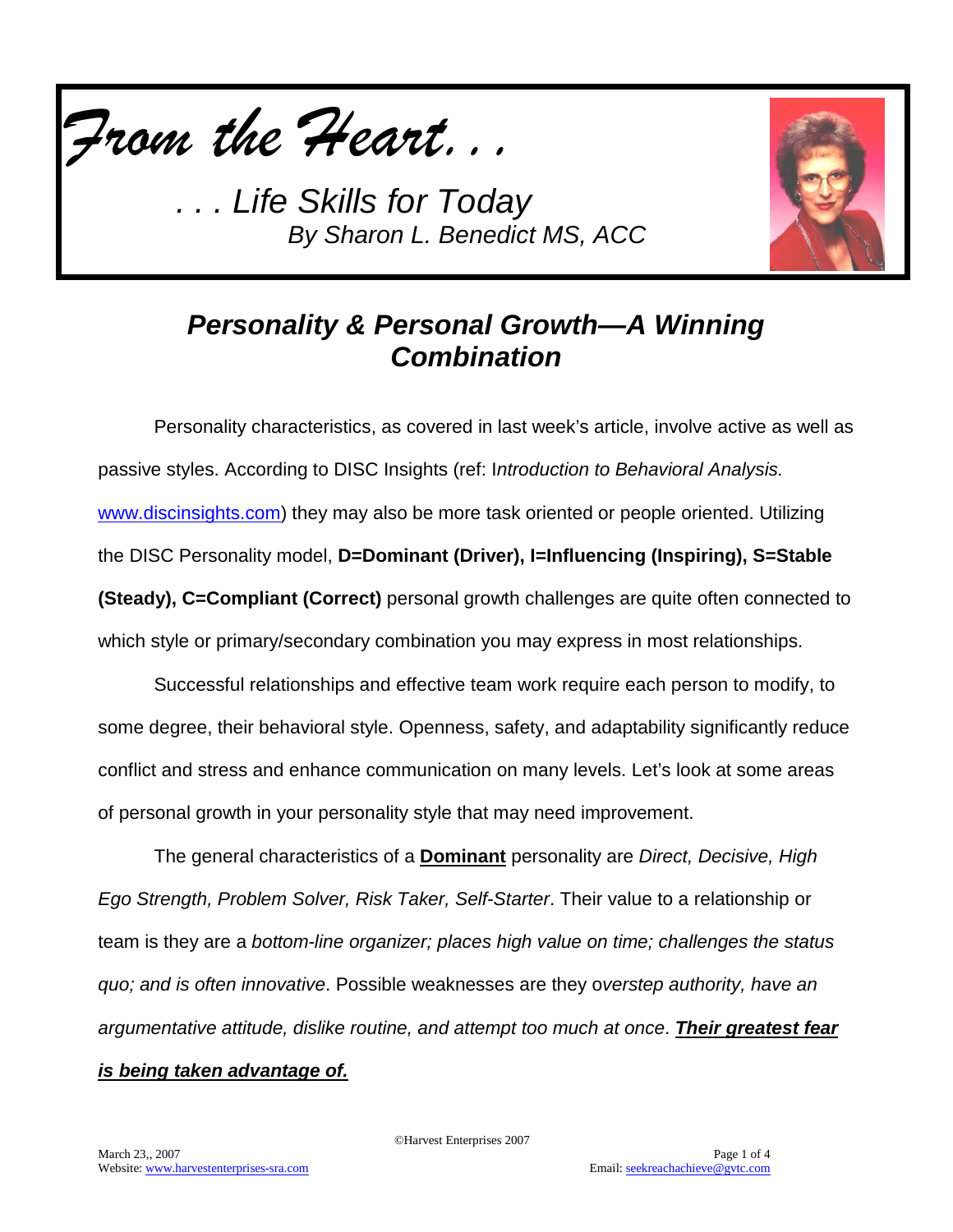**Compliant** personalities are *Accurate, Analytical, Conscientious, Careful, are Fact-Finders, Precise, seek High Standards, and are Systematic*. Their value to a relationship or team is their *perspective and being are an anchor of reality; are conscientious; even tempered; thorough in all activities; define situations; and gathers, criticize and tests information.* Their possible weaknesses are they *need clear-cut boundaries for actions/relationships, are bound by procedures and methods, get bogged down in details, prefer not to verbalize feelings, and will give in rather than argue. Their greatest fear is criticism.*

Both "D" & "C" styles are task-oriented. Yet, "D" is an active style while "C" is a passive style. This is an important distinction when relating and working with each other.

**Influencing** personalities are *Enthusiastic, Trusting, Optimistic, Persuasive, Talkative, Impulsive, and Emotional.* Their value to a relationship or team is they are *creative problem solvers; great encouragers, motivate others to achieve, positive senses of humor, negotiate conflicts, and are peacemakers*. Their possible weaknesses are they may be *more concerned with popularity than tangible results, are inattentive to detail, overuse gestures and facial expressions, and tend to listen only when it is convenient. Their* 

#### *greatest fear is rejection.*

**Stable** personalities are *Good listener, Team player, Possessive, Steady, Predictable, Understanding, and Friendly.* Their value to a relationship or team is they are *reliable and dependable, loyal team workers, compliant toward authority, good listeners, patient and empathetic, good at reconciling conflicts*. Their possible weaknesses are they *resist change, take a long time to adjust to change, hold a grudge, are sensitive to criticism, and have difficulty establishing priorities. Their greatest fear is loss of security.*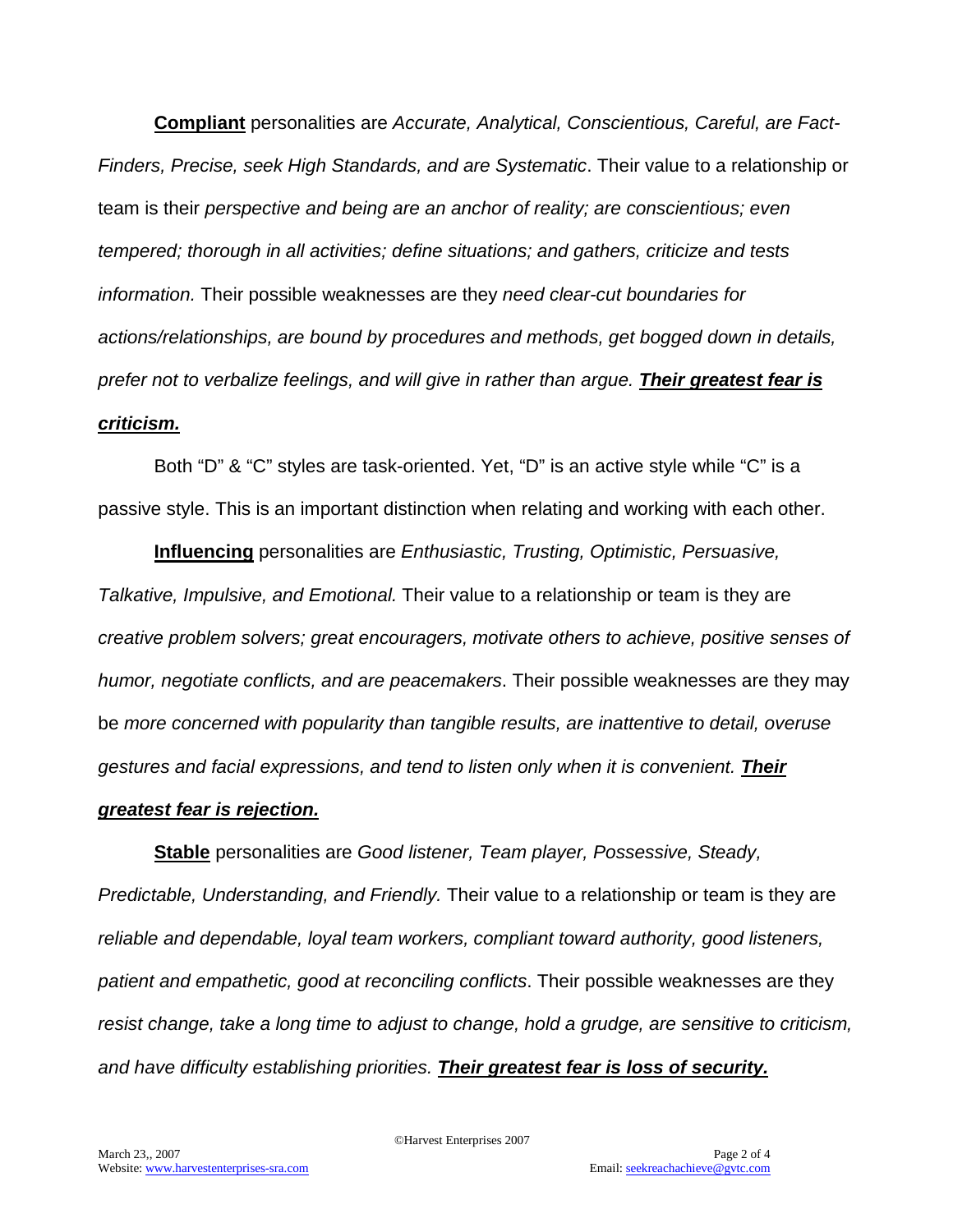Both Influencing & Stable styles are people-oriented. Yet, Influencing is an active style whereas Stable is a passive style. Again, this distinction is essential to understand and embrace in order to successfully relate with each other. Remember, with any of these styles, winning over your greatest fear is a significant challenge *and* opportunity in all relationships. For the **"D"**, your greatest fear to overcome is *being taken advantage of*. For an **"I"**, your fear to overcome is *rejection*. For an **"S"**, it is *loss of security*. For a **"C"**, your greatest fear is *criticism*. So, keep these in mind as you consider how to improve on your relationships at home and on-the-job.

Which ever your primary personality style is, here are some tips to enhance personal growth in your relationships, whether at home or at work.

### **If you are a "D" (Dominant) style:**

- Strive to be an "active" listener.
- Be attentive to other people's ideas until everyone reaches a consensus.
- Be less controlling and domineering.
- Develop a great appreciation for the opinions, feelings and desires of others.
- Put more energy into personal relationships and courtesy.
- Show your support for other people and team members.
- Take time to explain the "whys" or your statements and proposals.
- Be friendlier and more approachable.

### **If you are an "I" (Influencing) style:**

- Weigh the pros and cons before making a decision; be less impulsive.
- Be more results oriented.
- Exercise control over your actions, words, and emotions.
- Focus more on details and facts.
- Remember to slow down your pace for other people and team members.
- Talk less; listen more.
- Consider and evaluate ideas from other people and team members.
- Concentrate on following through with tasks.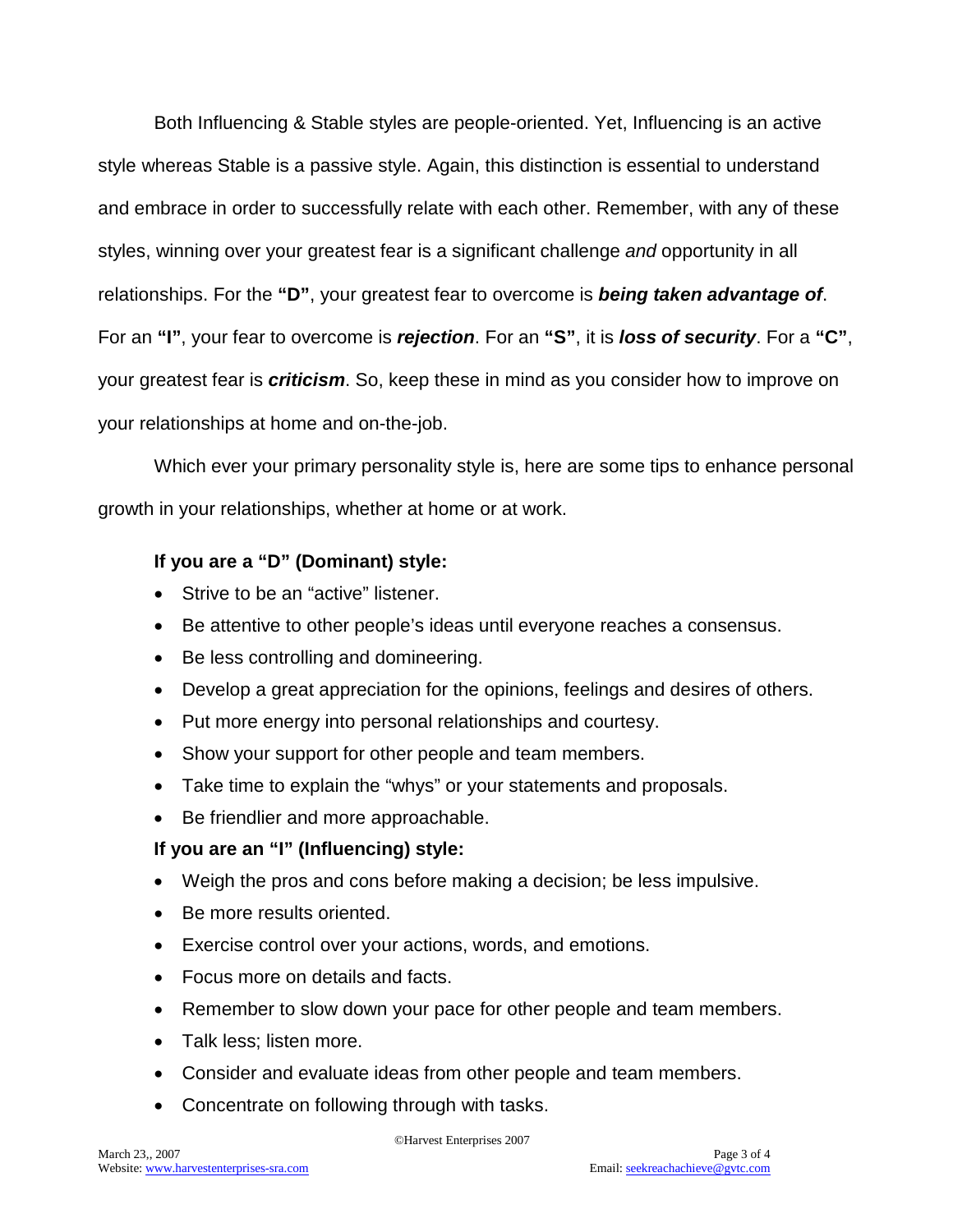#### **If you are an "S" (Stable) style:**

- Be more open to change.
- Be more direct in your interactions.
- Focus on overall goals of relationships or team rather than specific procedures.
- Deal with confrontation constructively.
- Develop more flexibility.
- Increase pace to accomplish goals.
- Show more initiative.
- Work at expressing your thoughts, opinions, and feelings.

#### **If you are a "C" (Compliant) style:**

- Concentrate on doing the right things, not just doing things right.
- Be less critical of others' ideas, approaches, and methods.
- Respond more quickly to accomplish team goals.
- Strive to build relationships with each other and team members.
- Be more decisive.
- Focus less on facts and more on people.
- Take risks along with other team members.

*-- Sharon L. Benedict, MS, ACC, is a certified life wellness coach-consultant, specializing in life skills, wellness, and creative arts development for individuals, businesses and organizations. She welcomes your questions and comments and can be contacted at [seekreachachieve@gvtc.com.](mailto:seekreachachieve@gvtc.com)*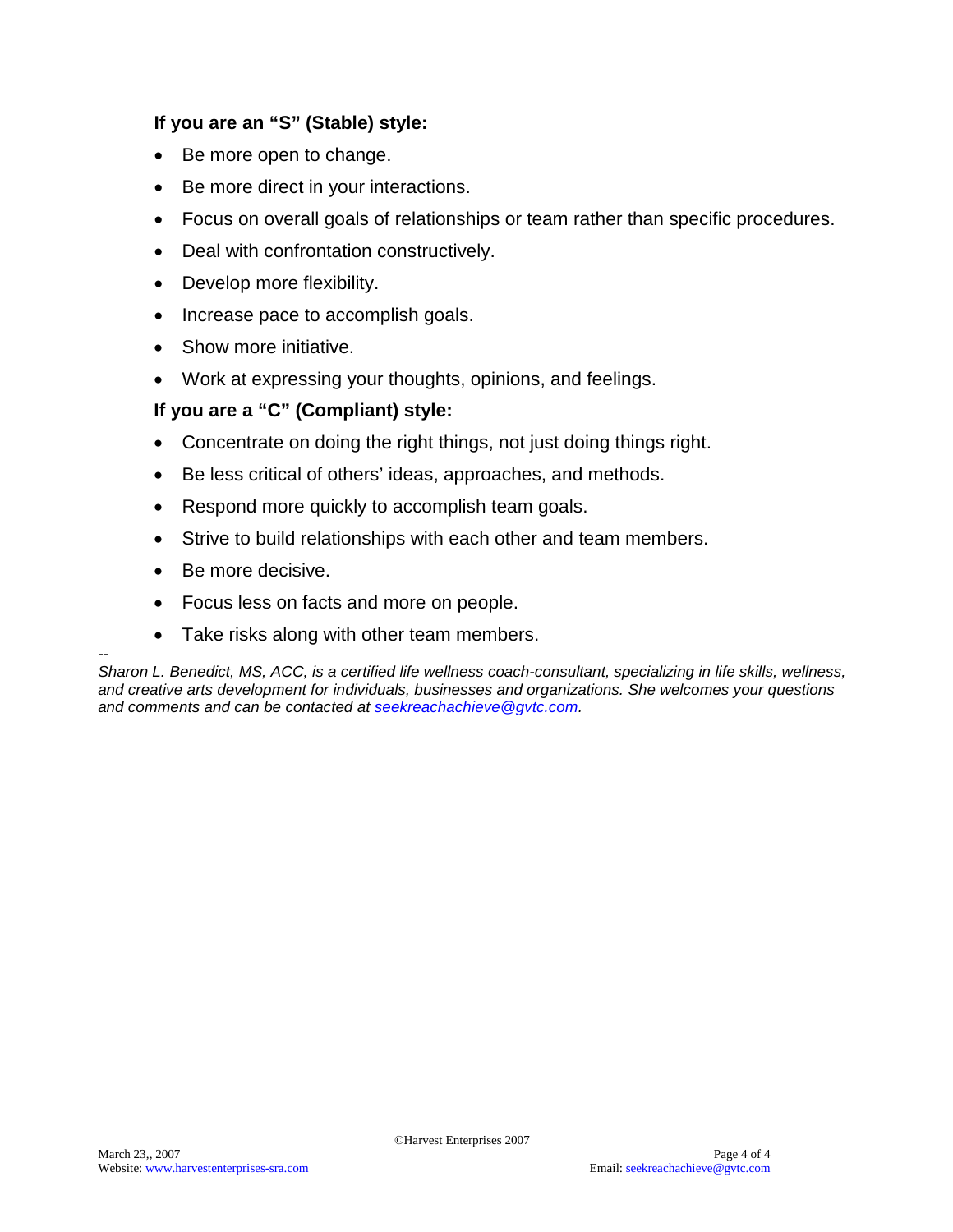



## *Money & Personality—How are you investing your cash?*

How we treat our money often is determined by our money relationships early in life—with parents, your children, yourself. According to Suze Orman, well-known financial advisor, "When it comes to money, freedom starts to happen when what you *do, think,* and *say* are one." This is also where personality styles have significant impact on your attitudes and the way you earn, spend, save, and invest money.

Investors Advantage Now [\(http://www.investorsadvantagenow.com\)](http://www.investorsadvantagenow.com/) is one among several groups who have co-developed with the Institute for Motivational Living the DISC personalities styles as they relate to money. They believe your investment style or personality will be one of the leading factors determining your future prosperity.

Although there are many other factors, such as education, available resources, and market opportunities that influence money management, it really still comes down to why you do what you do. How comfortable are you with the way you spend and invest your money? Again, no style is superior over other styles. Each has their own strengths and weaknesses. Therefore, knowing these significant factors may make all the difference whether you retire the way you want to—self-sufficient & in control, or end up hoping and waiting for your next government check!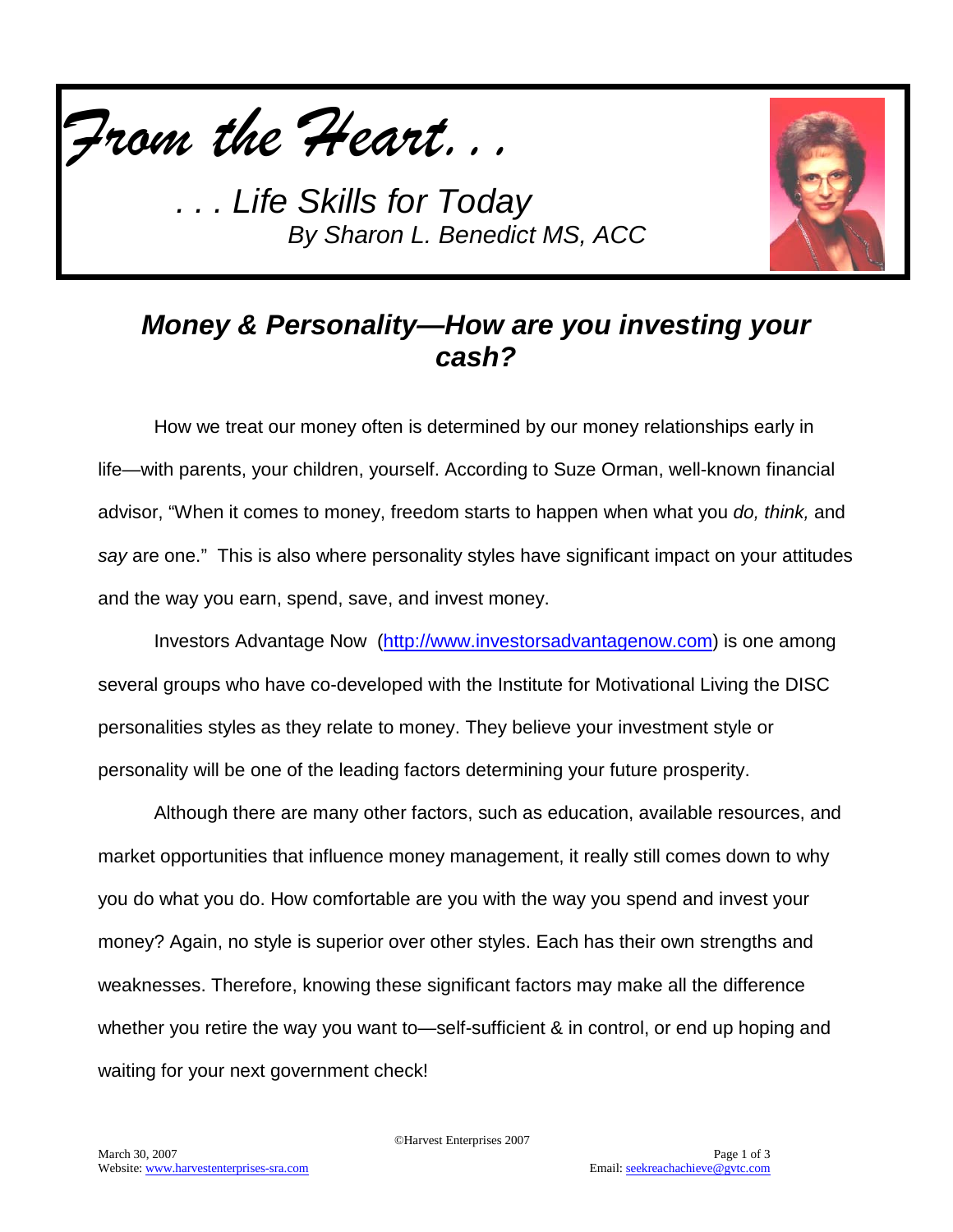Here is a brief summary of how *Investors Advantage Now* describes a person's "money personality" according to DISC investing styles:

- 1. *"D" = Daring & Dominant.* Are you the high roller, risk taker style that is exhibited in someone like a Donald Trump? Do you believe risk should be determined by reward and you would rather take risks to have a BIG payday? These investors want hard facts and have an obsession for gaining the edge, which can either work for you or against you depending on whether you recognize this inherent trait of the "D" investor.
- 2. *"I" = Inspirational & Intuitive.* Are you someone who goes with a gut feeling and are attracted to investments others would consider exciting or fashionable opportunities? Are you easily attracted to 'hot' tips? Do you have a passion and inspirational quality that can attract others to join in your investment strategies?
- 3. *"S" = Stable & Steadfast.* Are you steady as she goes, a real blue chipper style investor? Are you one who is attracted to long-term proven investments rather than looking for the latest, greatest hot tip? Then put your "S" style to work for you, securing the best investments that have long term profitability and steady growth that doesn't leave your future to chance!
- 4. *"C" Cautious & Careful.* Are you someone who wants to research the facts and gain all the information about investing before making a decision? Do you seek long term security through minimizing mistakes and risks while studying markets or investment opportunities?